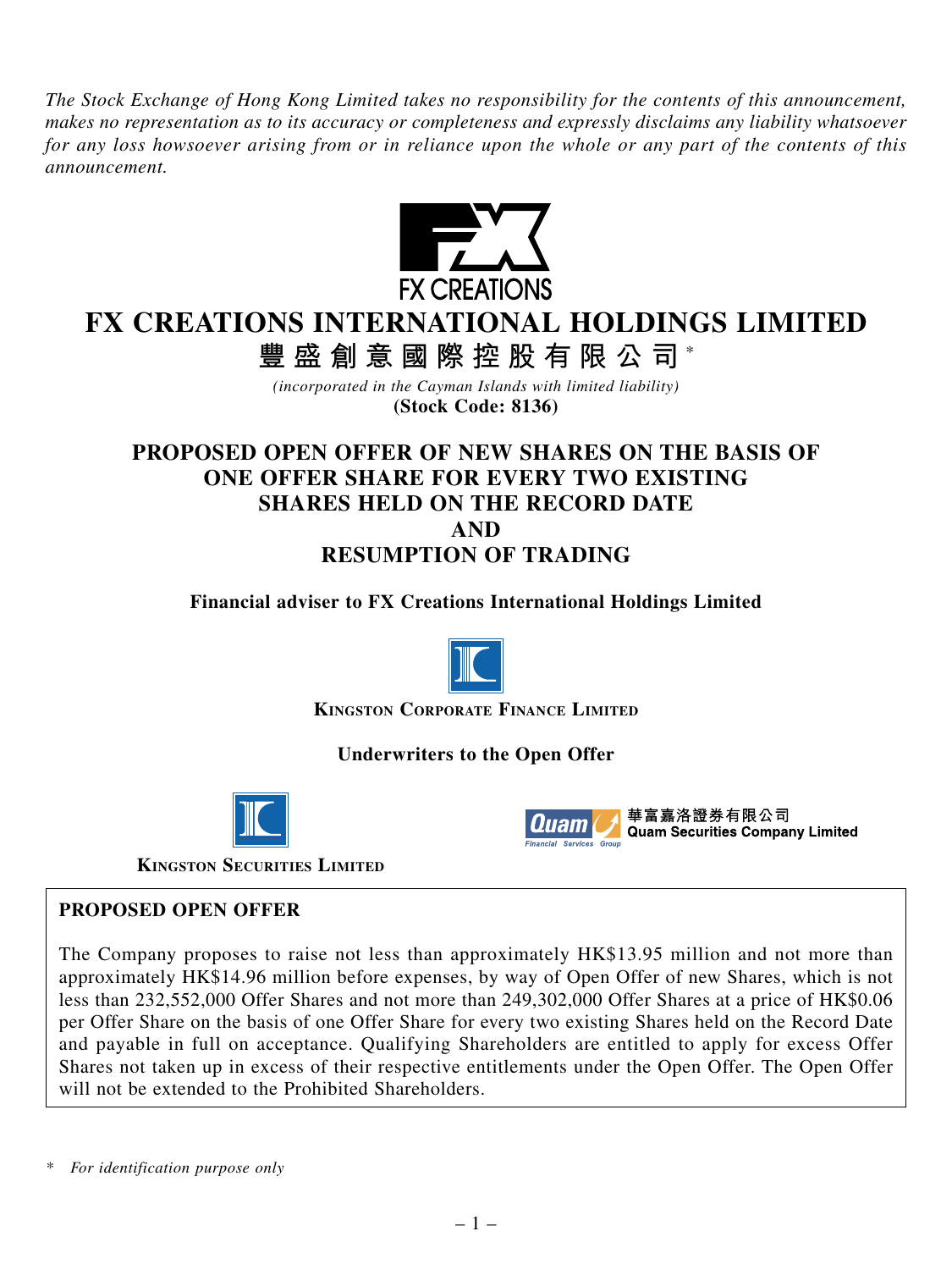As at the date of this announcement, there are an aggregate of 38,100,000 outstanding Options eligible for exercise on or before the Latest Lodging Date to subscribe for up to an aggregate of 38,100,000 Shares at a subscription price of HK\$0.163 per Share (subject to adjustment). Mr. Wong has irrevocably undertaken with the Company and the Underwriters to exercise his 4,600,000 Options in full before the Latest Lodging Date.

In the event that no subscription rights attaching to the Options (except those 4,600,000 Options being held by Mr. Wong) are exercised and Shares are issued and allotted pursuant to such exercise before the Latest Lodging Date, the number of Shares in issue will be 465,104,000 Shares and the number of Offer Shares which may be issued pursuant to the Open Offer will be 232,552,000 Offer Shares. In the event that all of the subscription rights attaching to the 38,100,000 Options are exercised and Shares are issued and allotted pursuant to such exercise before the Latest Lodging Date, the number of Shares in issue will increase to 498,604,000 Shares and the number of Offer Shares which may be issued pursuant to the Open Offer will increase to 249,302,000 Offer Shares.

The Open Offer is only available to the Qualifying Shareholders. To qualify for the Open Offer, all transfers of Shares must be lodged for registration with the Registrar by 4:00 p.m. on Tuesday, 13 June 2006 and the Shareholders are not Prohibited Shareholders. The register of members of the Company will be closed from Wednesday, 14 June 2006 to Monday, 19 June 2006, both dates inclusive, to determine the eligibility of the Open Offer.

Pursuant to the Underwriting Agreement, Mr. Wong has irrevocably undertaken (i) to exercise all his 4,600,000 Options to subscribe for 4,600,000 Shares before the Latest Lodging Date; and (ii) to subscribe or procure the subscription of 102,000,000 Offer Shares and 2,300,000 Offer Shares to be allotted to Flyrich and/or any of its associates and him respectively pursuant to the Open Offer. The Underwriters have conditionally agreed to underwrite the Offer Shares (other than the Offer Shares agreed to be taken up by Flyrich and Mr. Wong) which have not been taken up and fully-paid. Accordingly, the Open Offer is fully underwritten.

The estimated net proceeds from the Open Offer will be approximately HK\$12.45 million (assuming no Options are being exercised (except those 4,600,000 Options being held by Mr. Wong) before the Latest Lodging Date) or HK\$13.46 million (assuming all the Options are being exercised before the Latest Lodging Date). The Board intends to apply approximately HK\$11.45 million to HK\$12.46 million for suitable investments to be made promptly as and when opportunities arise, and the balance of approximately HK\$1.0 million towards the general working capital of the Group.

# **WARNING OF THE RISK OF DEALING IN THE SHARES**

**The Shareholders and potential investors of the Company should note that the Open Offer is conditional upon the Underwriting Agreement having become unconditional and the Underwriters not having terminated the Underwriting Agreement in accordance with the terms thereof (a summary of which is set out in the sub-paragraph headed "Termination of the Underwriting Agreement" above). Accordingly, the Open Offer may or may not proceed.**

**The Shareholders and potential investors of the Company should therefore exercise extreme caution when dealing in the Shares, and if they are in any doubt about their position, they should consult their professional advisers.**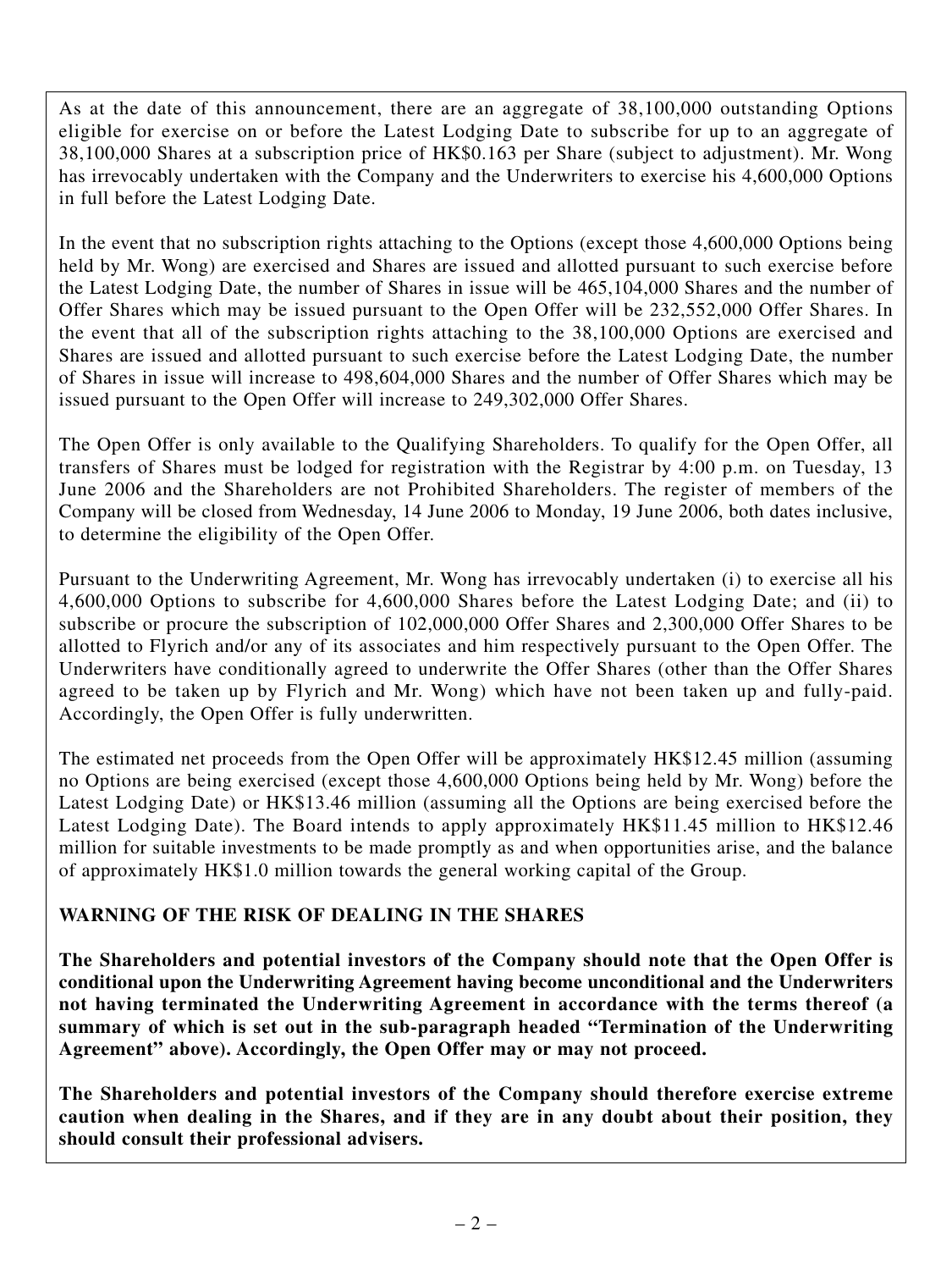**The Shareholders should note that the Shares will be dealt in on an ex-entitlement basis commencing from Monday, 12 June 2006 and that dealing in Shares will take place while the conditions to which the Underwriting Agreement is subject remain unfulfilled. Any Shareholder or other person dealing in Shares up to the date on which all conditions to which the Open Offer is subject are fulfilled (which is expected to be on Friday, 7 July 2006), will accordingly bear the risk that the Open Offer cannot become unconditional and may not proceed. Any Shareholder or other person contemplating selling or purchasing Shares, who is in any doubt about his/her/ its position, is recommended to consult his/her/its own professional adviser.**

# **TERM OF LETTER OF APPOINTMENT OF MR. WONG**

Mr. Wong has entered into a letter of appointment with the Company for a term of one year as an executive Director, an authorised representative, the chairman and the compliance officer of the Company with effect from 1 April 2006 or 19 April 2006 (as the case may be).

# **GENERAL**

The Company will send the Prospectus Documents to the Qualifying Shareholders and, the Overseas Letter together with the Prospectus, for information only, to the Prohibited Shareholders as soon as practicable.

# **SUSPENSION AND RESUMPTION OF TRADING**

At the request of the Company, trading in Shares on the Stock Exchange has been suspended from 9:30 a.m. on Wednesday, 24 May 2006 pending the release of this announcement. Application has been made by the Company to the Stock Exchange for resumption of trading in Shares on the Stock Exchange with effect from 9:30 a.m. on Friday, 26 May 2006.

#### **PROPOSED OPEN OFFER**

#### **Issue statistics**

| Basis of the Open Offer                                             |                      | One Offer Share for every two existing Shares held on the Record<br>Date and payable in full on application |  |  |
|---------------------------------------------------------------------|----------------------|-------------------------------------------------------------------------------------------------------------|--|--|
| Subscription Price                                                  |                      | HK\$0.06 per Offer Share                                                                                    |  |  |
| Number of Shares in issue<br>as at the date of this<br>announcement | $\ddot{\phantom{a}}$ | 460,504,000 Shares                                                                                          |  |  |
| Number of Offer Shares                                              |                      | Not less than 232,552,000 Offer Shares and not more than<br>249,302,000 Offer Shares                        |  |  |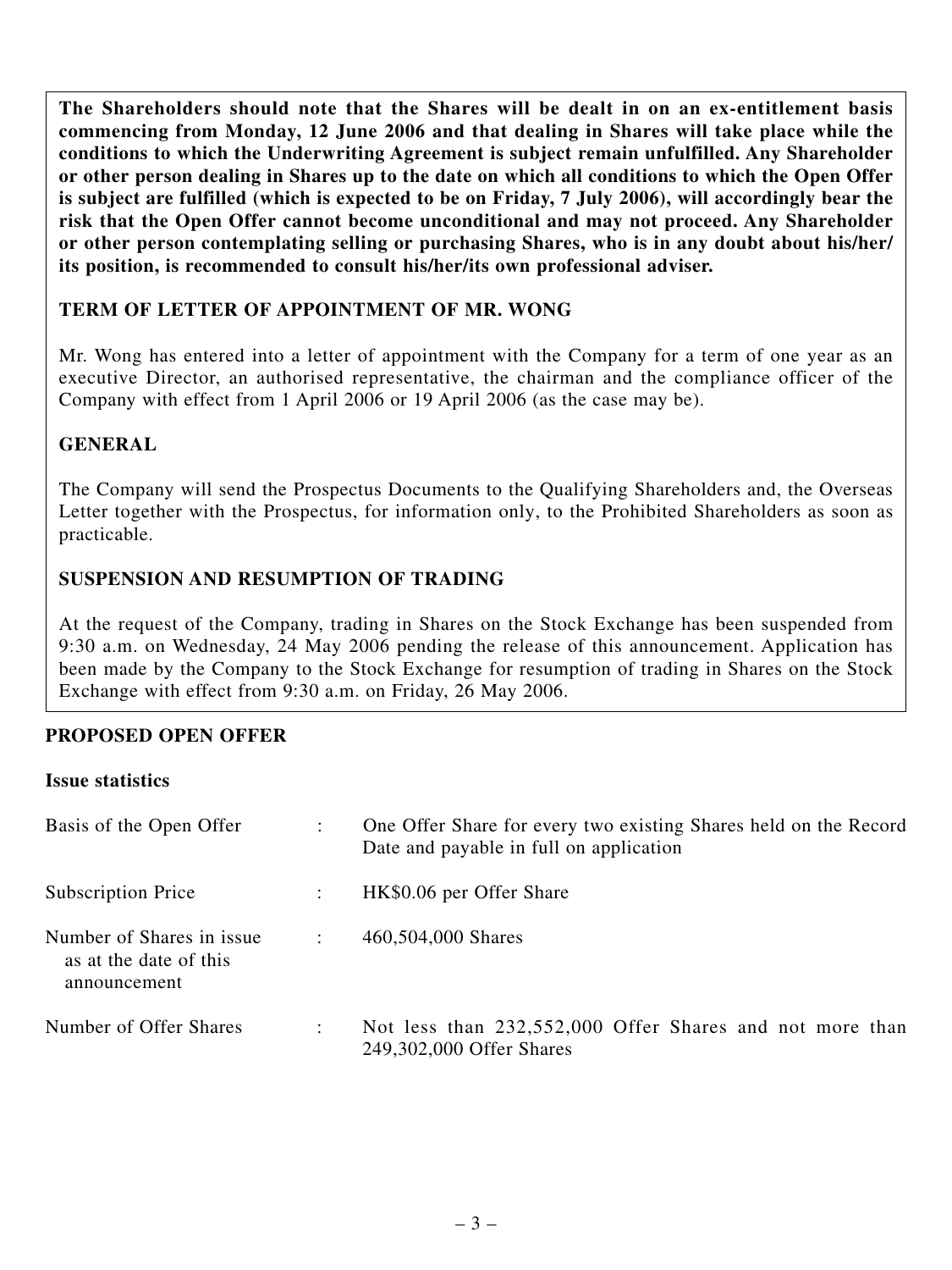- Number of Offer Shares : Pursuant to the Underwriting Agreement, Mr. Wong has irrevocably undertaken to be taken up undertaken to subscribe or procure the subscription of the by Flyrich and Mr. Wong 102,000,000 Offer Shares to be allotted to Flyrich and/or any of its associates and 2,300,000 Offer Shares to be allotted to him for the 4,600,000 Shares to be issued to him upon the exercise of his 4,600,000 Options
- Number of Offer Shares : Pursuant to the Underwriting Agreement, the Underwriters have underwritten by the conditionally agreed to underwrite not less than 128,252,000 Offer<br>
Underwriters<br>
Shares and not more than 145,002,000 Offer Shares (of which Shares and not more than  $145,002,000$  Offer Shares (of which Kingston Securities underwrites not less than 78,252,000 Offer Shares and not more than 95,002,000 Offer Shares in the first place and Quam Securities underwrites the remaining Offer Shares of not more than 50,000,000)
- Number of Shares in issue : Not less than 697,656,000 Shares and not more than 747,906,000 upon completion of Shares the Open Offer

As at the date of this announcement, there are an aggregate of 38,100,000 outstanding Options eligible for exercise on or before the Latest Lodging Date to subscribe for up to an aggregate of 38,100,000 Shares at a subscription price of HK\$0.163 per Share (subject to adjustment). Mr. Wong has irrevocably undertaken with the Company and the Underwriters to exercise his 4,600,000 Options in full before the Latest Lodging Date. As at the date of this announcement, the Directors have indicated that they have no intention to make any excess application for the Offer Shares under the Open Offer.

In the event that no subscription rights attaching to the Options (except those 4,600,000 Options being held by Mr. Wong) are exercised and Shares are issued and allotted pursuant to such exercise before the Latest Lodging Date, the number of Shares in issue will be 465,104,000 Shares and the number of Offer Shares which may be issued pursuant to the Open Offer will be 232,552,000 Offer Shares. In the event that all of the subscription rights attaching to the 38,100,000 Options are exercised and Shares are issued and allotted pursuant to such exercise before the Latest Lodging Date, the number of Shares in issue will increase to 498,604,000 Shares and the number of Offer Shares which may be issued pursuant to the Open Offer will increase to 249,302,000 Offer Shares.

Save for the Options, the Company has no derivatives, options, warrants and conversion rights or other similar rights which are convertible or exchangeable into Shares as at the date of this announcement and has no intention to issue any new Shares or any of the above securities before the Latest Time for Acceptance.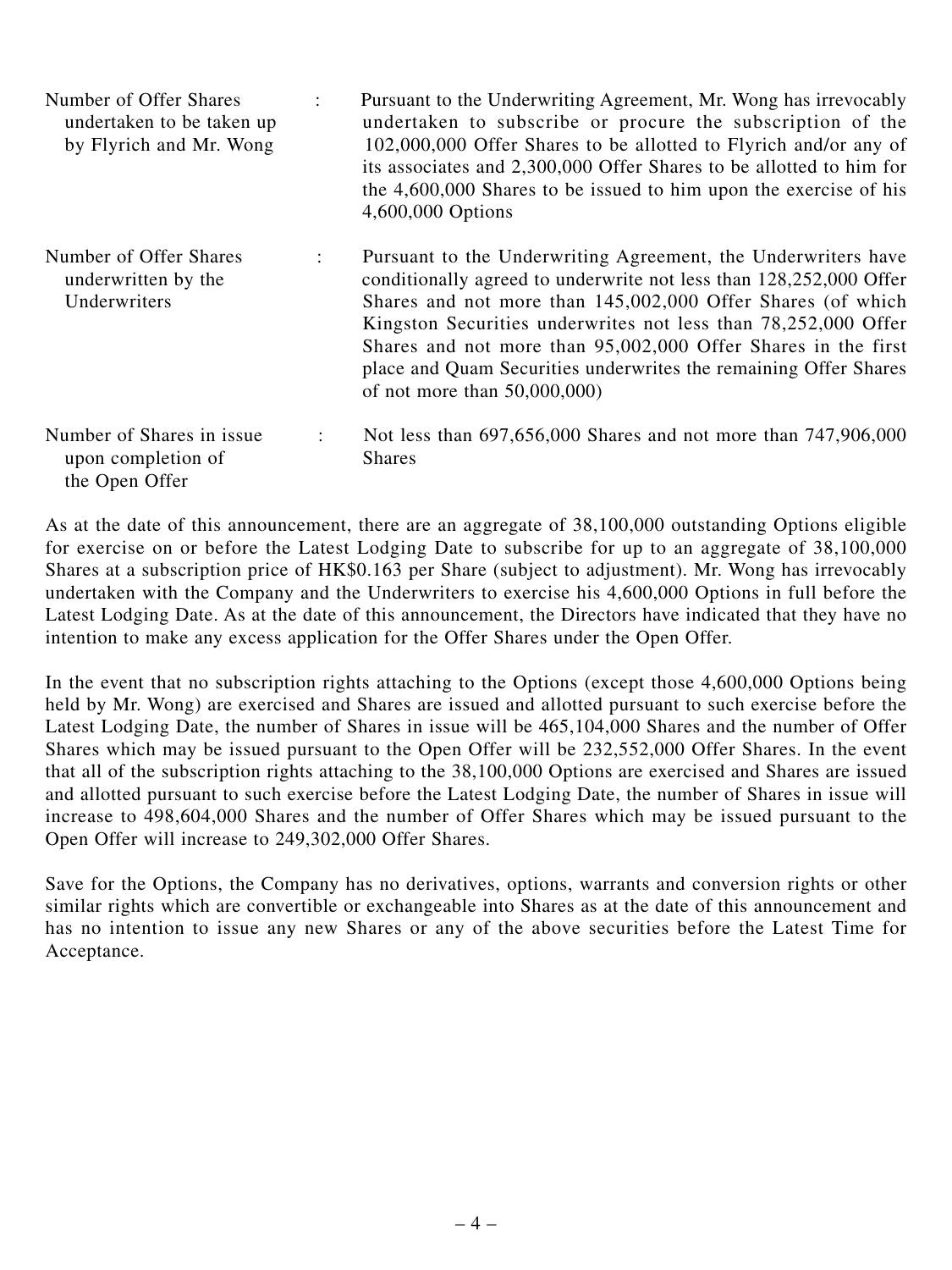### **Qualifying Shareholders**

The Open Offer is only available to the Qualifying Shareholders. The Company will send (i) the Prospectus Documents to the Qualifying Shareholders and (ii) the Overseas Letter together with the Prospectus, for information only, to the Prohibited Shareholders. To qualify for the Open Offer, the Shareholders must at the close of business on the Record Date:

- (i) be registered on the register of members of the Company; and
- (ii) not being Prohibited Shareholders.

In order to be registered as members of the Company on the Record Date, the Shareholders must lodge any transfer of the Shares (with the relevant share certificates) for registration with the Registrar by 4:00 p.m. on Tuesday, 13 June 2006. Holders of outstanding Options who wish to participate in the Open Offer should exercise their Options in accordance with their respective terms no later than 4:00 p.m. on Tuesday, 13 June 2006. The address of the Registrar is:

> Tengis Limited 26/F., Tesbury Centre 28 Queen's Road East, Wanchai, Hong Kong

The invitation to subscribe for the Offer Shares to be made to the Qualifying Shareholders will not be transferable. There will not be any trading in nil-paid entitlements on the Stock Exchange. The Directors consider that the arrangement of trading in nil-paid entitlements on the Stock Exchange will involve additional administrative work and costs for the Open Offer, which is not in the best interest of the Company and the Shareholders as a whole.

#### **Application for excess Offer Shares**

Qualifying Shareholders are entitled to apply for any entitlements of Prohibited Shareholders, any Offer Shares created from the aggregation of fractions of Offer Shares and any Offer Shares provisionally allotted but not accepted by completing the form of application for excess Offer Shares and lodging the same with a separate remittance for the excess Offer Shares being applied for.

The Directors will allocate the excess Offer Shares at their discretion, on a fair basis by reference to the number of excess Offer Shares applied for by each Qualifying Shareholder, but will give preference to topping-up odd lots to whole board lots.

The Shareholders with the Shares held by a nominee company should note that the Board will regard the nominee company as a single Shareholder according to the register of members of the Company. Accordingly, the Shareholders should note that the aforesaid arrangement in relation to the allocation of the excess Offer Shares will not be extended to beneficial owners individually. The Shareholders with their Shares held by a nominee company are advised to consider whether they would like to arrange registration of the relevant Shares in the name of the beneficial owner(s) prior to the Record Date.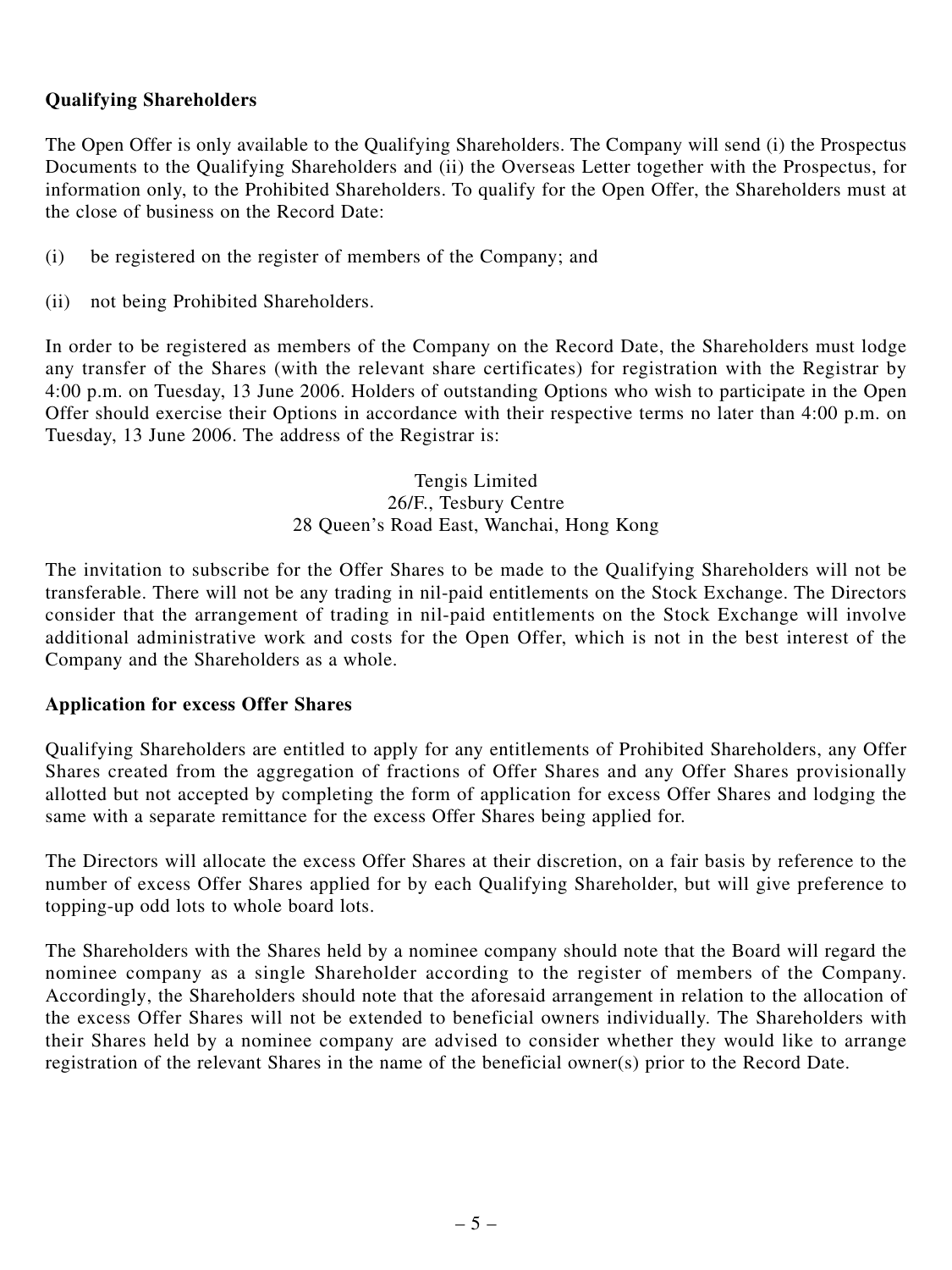#### **Closure of register of members**

The register of members of the Company will be closed from Wednesday, 14 June 2006 to Monday, 19 June 2006, both dates inclusive, to determine the eligibility of the Open Offer. No transfer of Shares will be registered during this period.

# **Subscription Price**

The Subscription Price for the Offer Shares is HK\$0.06 per Offer Share, payable in full on application. The Subscription Price represents:

- (i) a discount of approximately 79.31% to the closing price of HK\$0.29 per Share as quoted on the Stock Exchange on Tuesday, 23 May 2006, being the last trading day before the date of this announcement;
- (ii) a discount of approximately 71.83% to the theoretical ex-entitlement price (being the average price per Share of the Subscription Price for one Offer Share and the aforesaid closing price for two existing Shares) of approximately HK\$0.213 per Share;
- (iii) a discount of approximately 80.07% to the average closing price of HK\$0.301 per Share as quoted on the Stock Exchange for the last five consecutive trading days up to and including Tuesday, 23 May 2006;
- (iv) a discount of approximately 81.34% to the average closing price of HK\$0.3215 per Share as quoted on the Stock Exchange for the last ten consecutive trading days up to and including Tuesday, 23 May 2006; and
- (v) a premium of approximately 135.29% over the unaudited net asset value per Share of approximately HK\$0.0255 with reference to the unaudited net asset value of the Group of approximately HK\$11.75 million as at 30 September 2005 as shown in the interim report 2005/06 of the Company for the six months ended 30 September 2005 and 460,504,000 Shares in issue as at the date of this announcement.

The Subscription Price was arrived at after arm's length negotiation between the Company and the Underwriters with reference to, among other things, the low net asset value per Share of the Group as at 30 September 2005 and the recent financial conditions of the Company. As disclosed in the Company's third quarterly report 2005/06 for the nine months ended 31 December 2005, the net loss of the Group attributable to Shareholders for the nine months ended 31 December 2005 amounted to approximately HK\$285,000. In view of the recent financial conditions of the Group as mentioned above and taking into consideration of the theoretical ex-entitlement price per Share, in order to increase the attractiveness of the Open Offer to the Qualifying Shareholders, the Directors consider that the proposed discount of the Subscription Price is appropriate. Each Qualifying Shareholder is entitled to subscribe for the Offer Shares at the same price in proportion to his/her/its existing shareholding in the Company. The Directors consider the Subscription Price is fair and reasonable and in the interest of the Company and the Shareholders as a whole.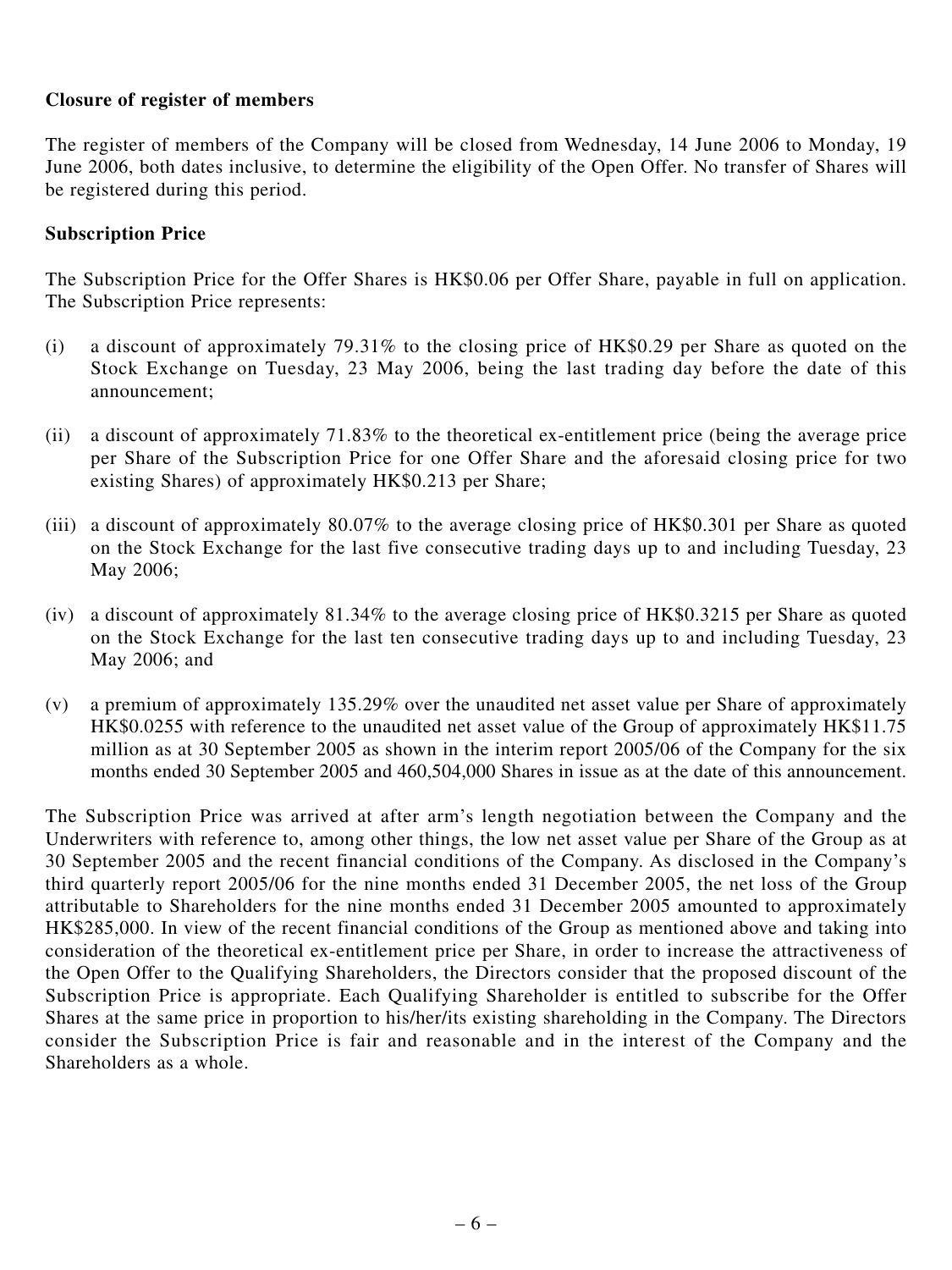#### **Status of the Offer Shares**

The Offer Shares (when allotted, fully paid and issued) will rank pari passu in all respects with the Shares in issue on the date of allotment and issue of the Offer Shares. Holders of the Offer Shares will be entitled to receive all future dividends and distributions which are declared, made or paid on or after the date of allotment and issue of the Offer Shares.

#### **Fractions of Offer Shares**

The Company will not allot fractions of the Offer Shares. Any Offer Shares created from the aggregation of fractions of Offer Shares will be taken up by the Underwriters and/or by the Qualifying Shareholders who have applied for the excess Offer Shares.

#### **Certificates of the fully-paid Offer Shares and refund cheques**

Subject to fulfillment of the conditions of the Open Offer, share certificates for the Offer Shares are expected to be posted on or before Wednesday, 12 July 2006 to those entitled thereto by ordinary post at their own risk. Refund cheques in respect of wholly or partially unsuccessful applications for excess Offer Shares are also expected to be posted on or before Wednesday, 12 July 2006 by ordinary post at their own risk.

#### **Rights of the Overseas Shareholders**

If, at the close of business on the Record Date, a Shareholder's address on the register of members of the Company is in a place outside Hong Kong, that Shareholder may not be eligible to take part in the Open Offer as the Prospectus Documents will not be registered and/or filed under the applicable securities legislation of any jurisdictions other than Hong Kong and the Cayman Islands. The Board will make enquiries to its lawyers as to whether the issue of Offer Shares to the Overseas Shareholders may contravene the applicable securities legislation of the relevant overseas places or the requirements of the relevant regulatory body or stock exchange pursuant to Rule 17.41 of the GEM Listing Rules. If, after making such enquiry, the Board is of the opinion that it would be necessary or expedient not to offer Offer Shares to such Overseas Shareholders, the Open Offer will not be available to such Overseas Shareholders.

#### **Application for listing**

The Company will apply to the Listing Committee of the Stock Exchange for the listing of, and permission to deal in, the Offer Shares. Dealing in the Offer Shares will be subject to the payment of stamp duty in Hong Kong.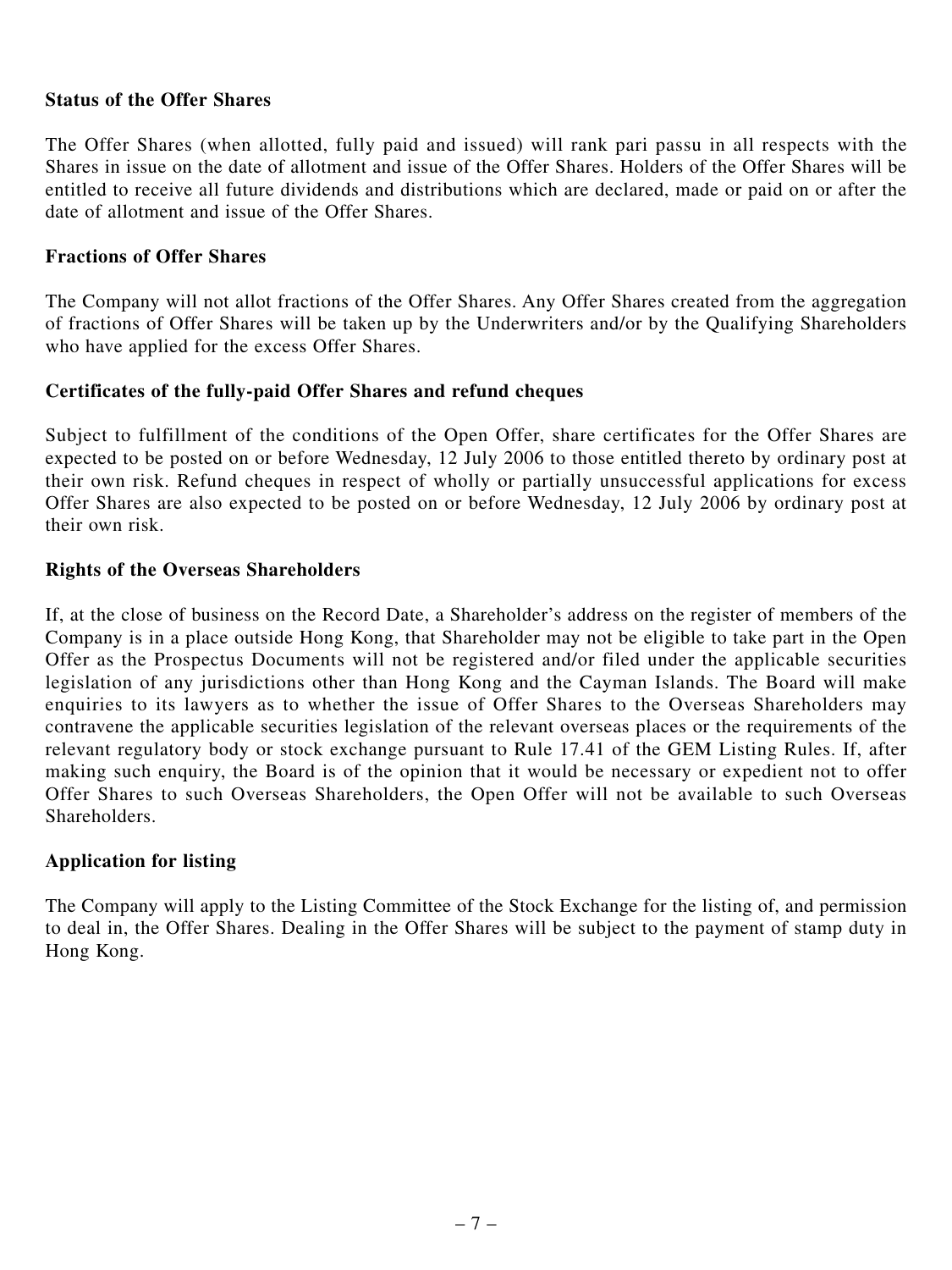# **UNDERWRITING ARRANGEMENTS**

#### **Underwriting Agreement**

| Date                                   | : 24 May 2006                                                                                                                                                                                                                                                                                                                                                                                                                             |
|----------------------------------------|-------------------------------------------------------------------------------------------------------------------------------------------------------------------------------------------------------------------------------------------------------------------------------------------------------------------------------------------------------------------------------------------------------------------------------------------|
| Underwriters                           | : Kingston Securities and Quam Securities                                                                                                                                                                                                                                                                                                                                                                                                 |
| Number of Offer<br>Shares underwritten | : Pursuant to the Underwriting Agreement, the Underwriters have conditionally<br>agreed to underwrite not less than 128,252,000 Offer Shares and not more<br>than 145,002,000 Offer Shares (of which Kingston Securities underwrites not<br>less than 78,252,000 Offer Shares and not more than 95,002,000 Offer Shares<br>in the first place and Quam Securities underwrites the remaining Offer Shares<br>of not more than $50,000,000$ |
| Commission                             | $\therefore$ 2.5% of the aggregate Subscription Price in respect of the maximum number<br>of Offer Shares agreed to be underwritten by the Underwriters                                                                                                                                                                                                                                                                                   |

Pursuant to the Underwriting Agreement, the Underwriters have conditionally agreed to underwrite the Offer Shares (other than the Offer Shares agreed to be taken up by Flyrich and Mr. Wong) which have not been taken up and fully-paid. Accordingly, the Open Offer is fully underwritten. The Underwriters and their ultimate beneficial owners are third parties independent of and not connected with the Company and its connected persons (as defined in the GEM Listing Rules).

The 2.5% commission payable to each of the Underwriters was determined after arm's length negotiations between the Company and the Underwriters based on normal commercial terms with reference to the market rates.

#### **Undertakings given by Mr. Wong**

As at the date of this announcement, Mr. Wong is interested in 4,600,000 Options conferring rights to subscribe for 4,600,000 Shares and Flyrich, a company wholly owned by Mr. Wong, is interested in 204,000,000 Shares as at the date of this announcement, representing approximately 44.3% of the existing issued share capital of the Company. Pursuant to the Underwriting Agreement, Mr. Wong has irrevocably undertaken (i) to exercise all his 4,600,000 Options to subscribe for 4,600,000 Shares before the Latest Lodging Date; and (ii) to subscribe or procure the subscription of 102,000,000 Offer Shares and 2,300,000 Offer Shares to be allotted to Flyrich and/or any of its associates and him respectively pursuant to the Open Offer.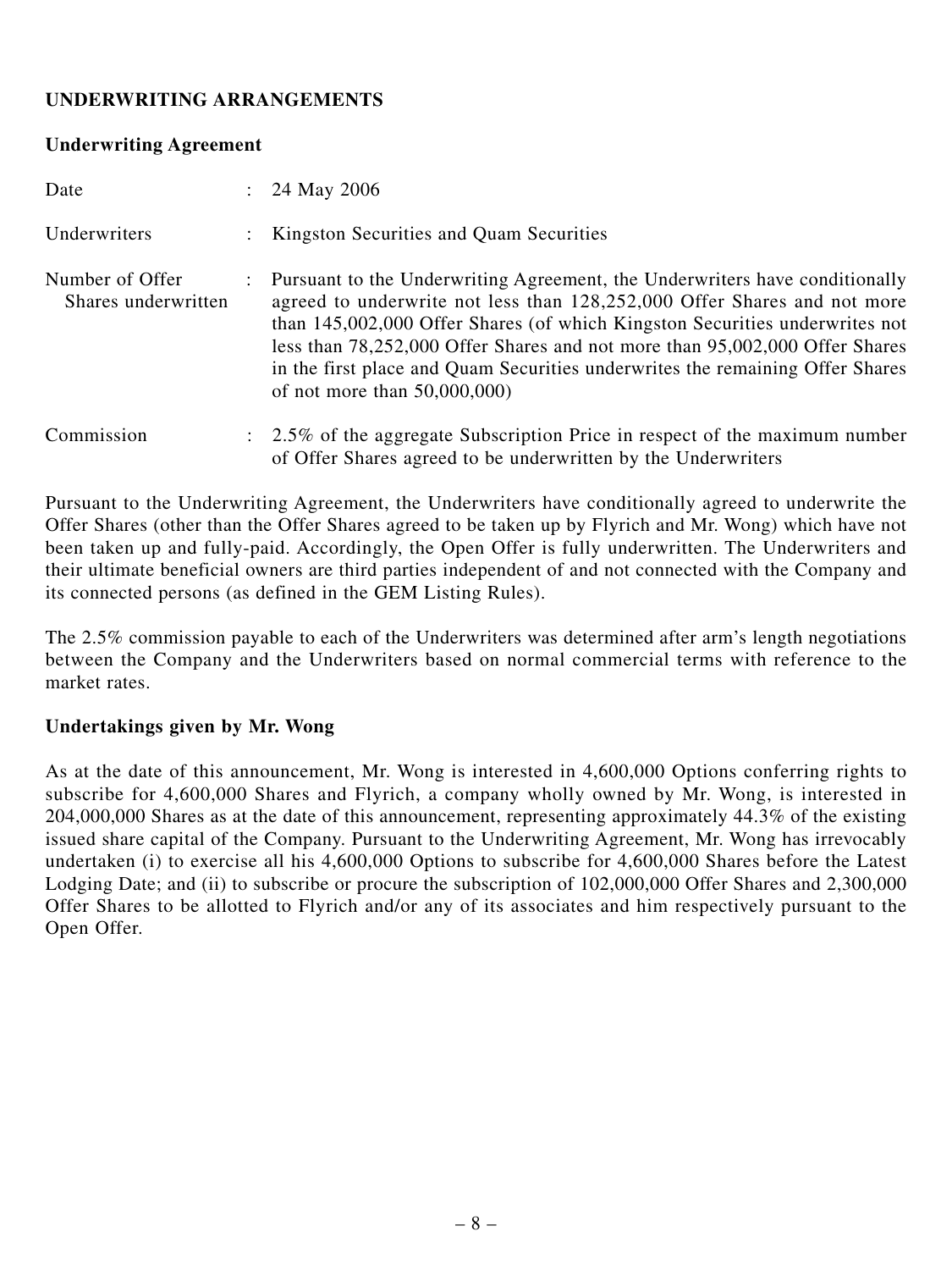#### **Termination of the Underwriting Agreement**

# **If, prior to the Latest Time for Termination:**

- **(1) in the reasonable opinion of Kingston Securities (on behalf of the Underwriters), the success of the Open Offer would be materially and adversely affected by:**
	- **(a) the introduction of any new law or regulation or any change in existing law or regulation (or the judicial interpretation thereof) or other occurrence of any nature whatsoever which may in the reasonable opinion of Kingston Securities (on behalf of the Underwriters) materially and adversely affect the business or the financial or trading position or prospects of the Group as a whole or is materially adverse in the context of the Open Offer; or**
	- **(b) the occurrence of any local, national or international event or change (whether or not forming part of a series of events or changes occurring or continuing before, and/or after the date of the Underwriting Agreement) of a political, military, financial, economic or other nature (whether or not ejusdem generis with any of the foregoing), or in the nature of any local, national or international outbreak or escalation of hostilities or armed conflict, or affecting local securities markets which may, in the reasonable opinion of Kingston Securities (on behalf of the Underwriters) materially and adversely affect the business or the financial or trading position or prospects of the Group as a whole or materially and adversely prejudice the success of the Open Offer or otherwise makes it inexpedient or inadvisable to proceed with the Open Offer; or**
- **(2) any adverse change in market conditions (including without limitation, any change in fiscal or monetary policy, or foreign exchange or currency markets, suspension of material restriction or trading in securities) occurs which in the reasonable opinion of Kingston Securities (on behalf of the Underwriters) is likely to materially or adversely affect the success of the Open Offer or otherwise makes it inexpedient or inadvisable to proceed with the Open Offer; or**
- **(3) there is any change in the circumstances of the Company or any member of the Group which in the reasonable opinion of Kingston Securities (on behalf of the Underwriters) will adversely affect the prospects of the Company, including without limiting the generality of the foregoing the presentation of a petition or the passing of a resolution for the liquidation or winding up or similar event occurring in respect of any of member of the Group or the destruction of any material asset of the Group; or**
- **(4) any suspension in the trading of securities generally or the Company's securities on the Stock Exchange for a period of more than ten consecutive business days, excluding any suspension in connection with the clearance of the announcement or the Prospectus Documents or other announcements or circulars in connection with the Open Offer,**

**Kingston Securities (on behalf of the Underwriters) shall be entitled by notice in writing to the Company, served prior to the Latest Time for Termination, to terminate the Underwriting Agreement.**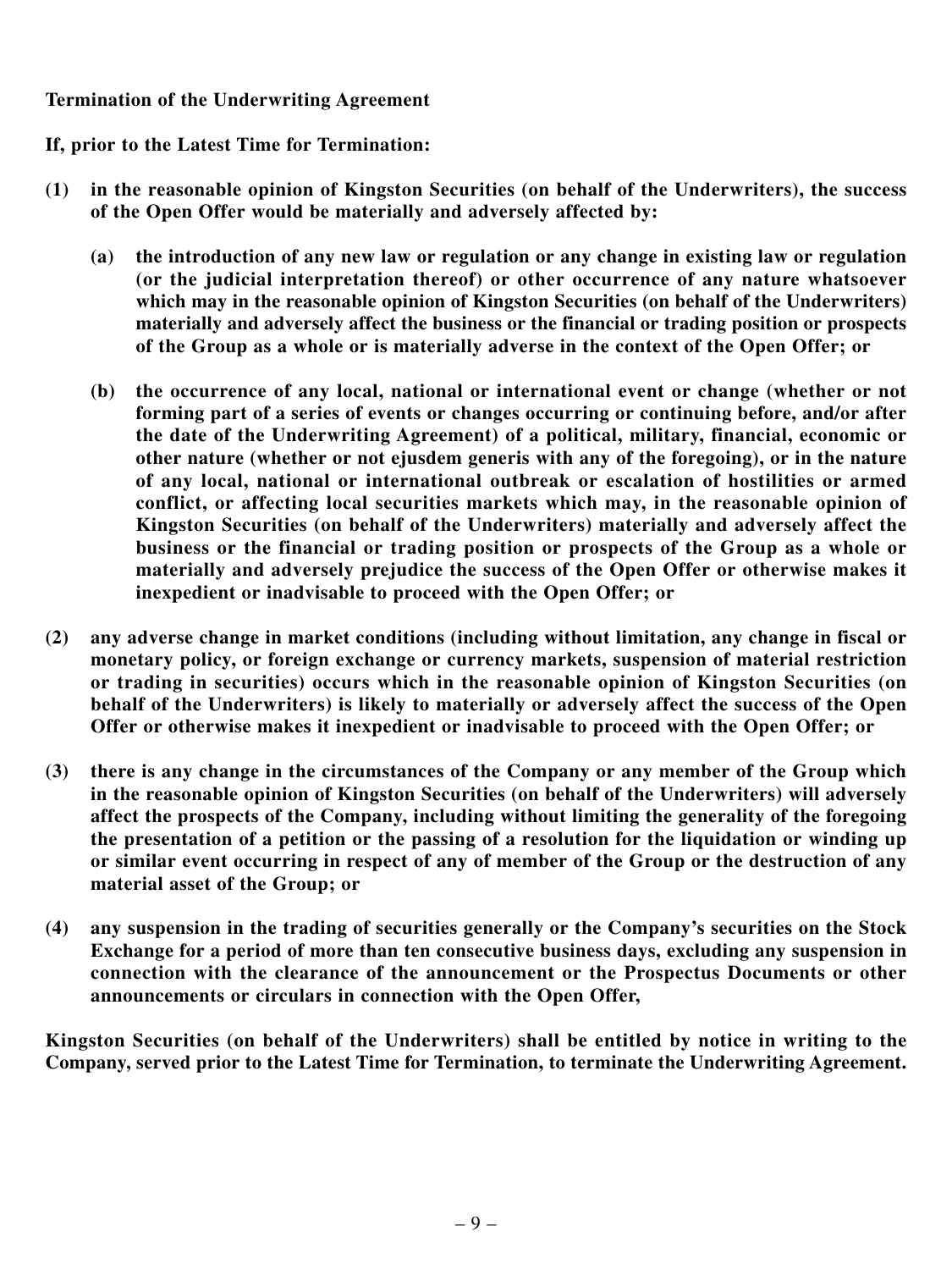**The Underwriters shall be entitled by notice in writing to rescind the Underwriting Agreement if prior to the Latest Time for Termination:**

- **(1) any material breach of any of the representations, warranties or undertakings contained in the Underwriting Agreement comes to the knowledge of the Underwriters; or**
- **(2) any Specified Event comes to knowledge of the Underwriters,**

**then and, in such case, Kingston Securities (on behalf of the Underwriters) may, by notice in writing given to the Company prior to the Latest time for Termination, rescind the Underwriting Agreement and thereupon the obligations of all parties under the Underwriting Agreement shall cease and determine and no party shall have any claim against any other party in respect of any matter or thing arising out of and in connection with the Underwriting Agreement and the Open Offer shall not proceed.**

#### **Conditions of the Open Offer**

The Open Offer is conditional upon:

- (1) the delivery to the Stock Exchange for authorisation and the registration with the Registrar of Companies in Hong Kong respectively of one copy of each of the Prospectus Documents duly signed by two Directors (or by their agents duly authorised in writing) as having been approved by resolution of the Directors (and all other documents required to be attached thereto) and otherwise in compliance with the requirements of the GEM Listing Rules and Companies Ordinance not later than the despatch of the Prospectus;
- (2) the posting of the Prospectus Documents to the Qualifying Shareholders and the posting of the Prospectus and the Overseas Letter, stamped "For information only" to the Prohibited Shareholders, on or before the date of the Prospectus;
- (3) the Listing Committee of the Stock Exchange granting or agreeing to grant (subject to allotment) and not having withdrawn or revoked such listing of and permission to deal in the Offer Shares by no later the first dealing date of the Offer Shares on the Stock Exchange;
- (4) the obligations of the Underwriters becoming unconditional and that the Underwriting Agreement is not terminated in accordance with the terms of the Underwriting Agreement; and
- (5) compliance with and performance of all undertakings and obligations of Mr. Wong.

In the event of the said conditions not being fulfilled or waived on or before the respective dates aforesaid (or such later date or dates as may be agreed between the Company and Kingston Securities (on behalf of the Underwriters), the Underwriting Agreement shall terminate and all obligations and liabilities of the parties thereunder shall forthwith cease and determine and no party shall have any claim against the others (save for any antecedent breaches thereof).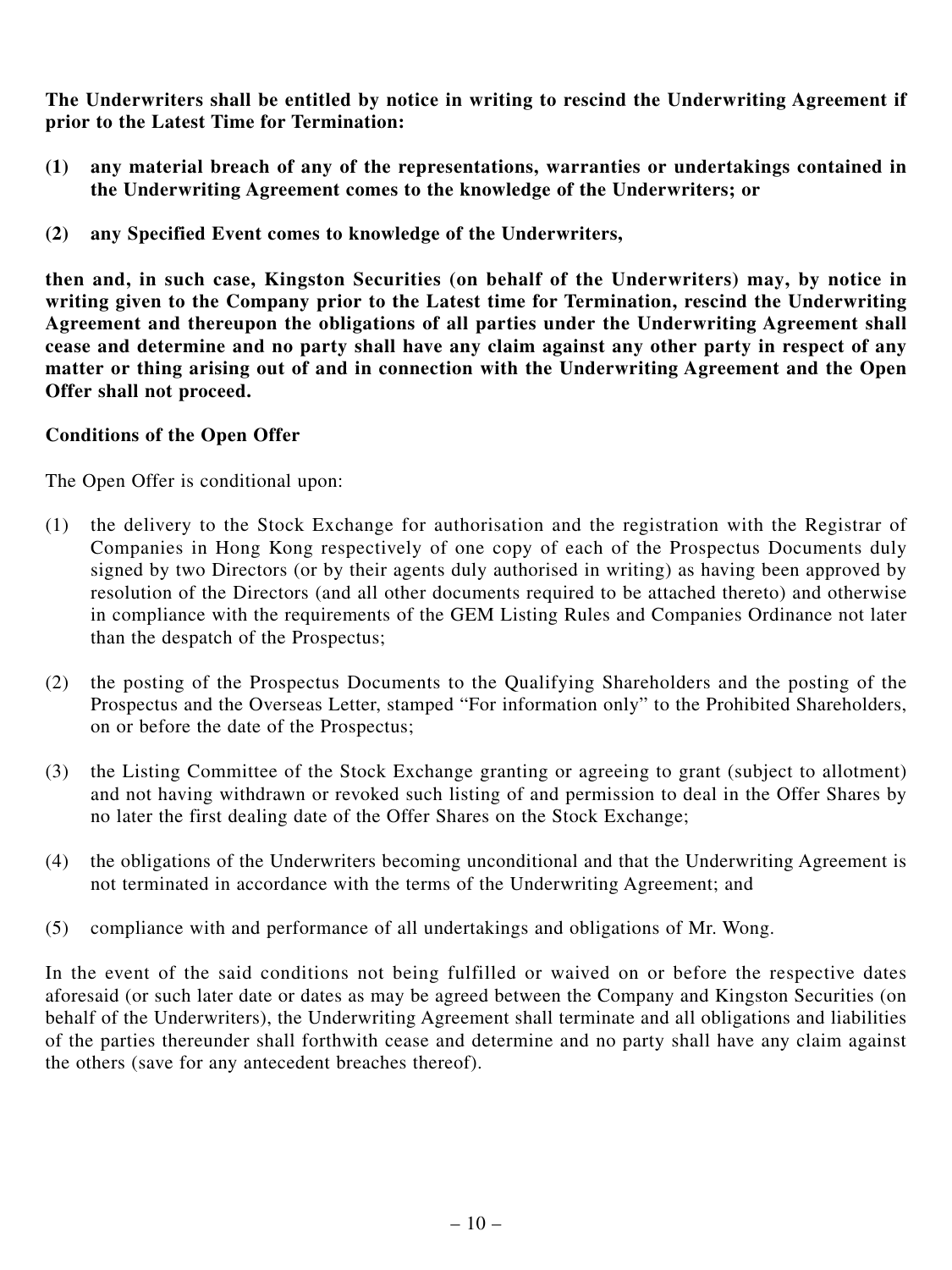#### **WARNING OF THE RISK OF DEALING IN THE SHARES**

**The Shareholders and potential investors of the Company should note that the Open Offer is conditional upon the Underwriting Agreement having become unconditional and the Underwriters not having terminated the Underwriting Agreement in accordance with the terms thereof (a summary of which is set out in the sub-paragraph headed "Termination of the Underwriting Agreement" above). Accordingly, the Open Offer may or may not proceed.**

**The Shareholders and potential investors of the Company should therefore exercise extreme caution** when dealing in the Shares, and if they are in any doubt about their position, they should consult **their professional advisers.**

**The Shareholders should note that the Shares will be dealt in on an ex-entitlement basis commencing from Monday, 12 June 2006 and that dealing in Shares will take place while the conditions to which the Underwriting Agreement is subject remain unfulfilled. Any Shareholder or other person dealing in Shares up to the date on which all conditions to which the Open Offer is subject are fulfilled (which is expected to be on Friday, 7 July 2006), will accordingly bear the risk that the Open Offer cannot become unconditional and may not proceed. Any Shareholder or other person contemplating selling or purchasing Shares, who is in any doubt about his/her/its position, is recommended to consult his/her/its own professional adviser.**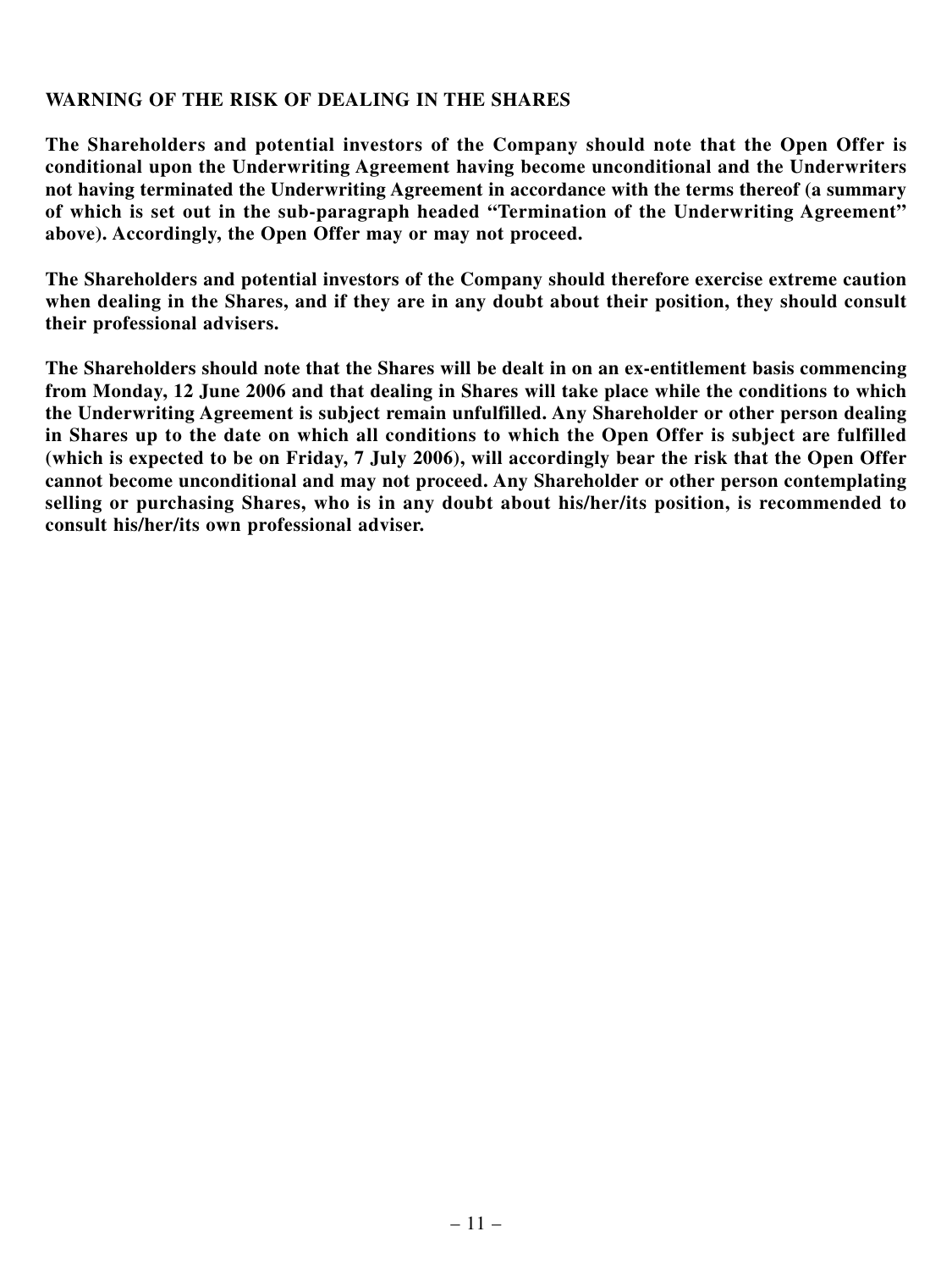### **SHAREHOLDING STRUCTURE OF THE COMPANY**

The following is the shareholding structure of the Company immediately before and after completion of the Open Offer:

# **Assuming no Options are being exercised (except those 4,600,000 Options being held by Mr. Wong) before the Latest Lodging Date:**

|                                                             | Immediately<br>before<br>completion of<br>the Open Offer |        | Immediately<br>after completion<br>of the Open Offer<br>(assuming no Qualifying<br>Shareholders take up<br>his/her/its entitlements<br>under the Open Offer,<br>except that Flyrich<br>and Mr. Wong take<br>up all their entitlements<br>under the Open Offer) |               | <b>Immediately</b> after<br>completion of the<br>Open Offer (assuming all<br><b>Qualifying Shareholders</b><br>take up their<br>respective entitlements<br>under the Open Offer) |        |
|-------------------------------------------------------------|----------------------------------------------------------|--------|----------------------------------------------------------------------------------------------------------------------------------------------------------------------------------------------------------------------------------------------------------------|---------------|----------------------------------------------------------------------------------------------------------------------------------------------------------------------------------|--------|
|                                                             | No. of Shares                                            | $\%$   | No. of Shares                                                                                                                                                                                                                                                  | $\%$          | No. of Shares                                                                                                                                                                    | $\%$   |
| Mr. Wong and his associates<br>(Note 1)                     | 208,600,000                                              | 44.85  | 312,900,000                                                                                                                                                                                                                                                    | 44.85         | 312,900,000                                                                                                                                                                      | 44.85  |
| Top Accurate Limited (Note 2)                               | 76,000,000                                               | 16.34  | 76,000,000                                                                                                                                                                                                                                                     | 10.89         | 114,000,000                                                                                                                                                                      | 16.34  |
| Underwriters:<br>- Kingston Securities<br>- Quam Securities |                                                          |        | 78,252,000<br>50,000,000                                                                                                                                                                                                                                       | 11.22<br>7.17 |                                                                                                                                                                                  |        |
| Other Shareholders                                          | 180,504,000                                              | 38.81  | 180,504,000                                                                                                                                                                                                                                                    | 25.87         | 270,756,000                                                                                                                                                                      | 38.81  |
| Total                                                       | 465,104,000                                              | 100.00 | 697,656,000                                                                                                                                                                                                                                                    | 100.00        | 697,656,000                                                                                                                                                                      | 100.00 |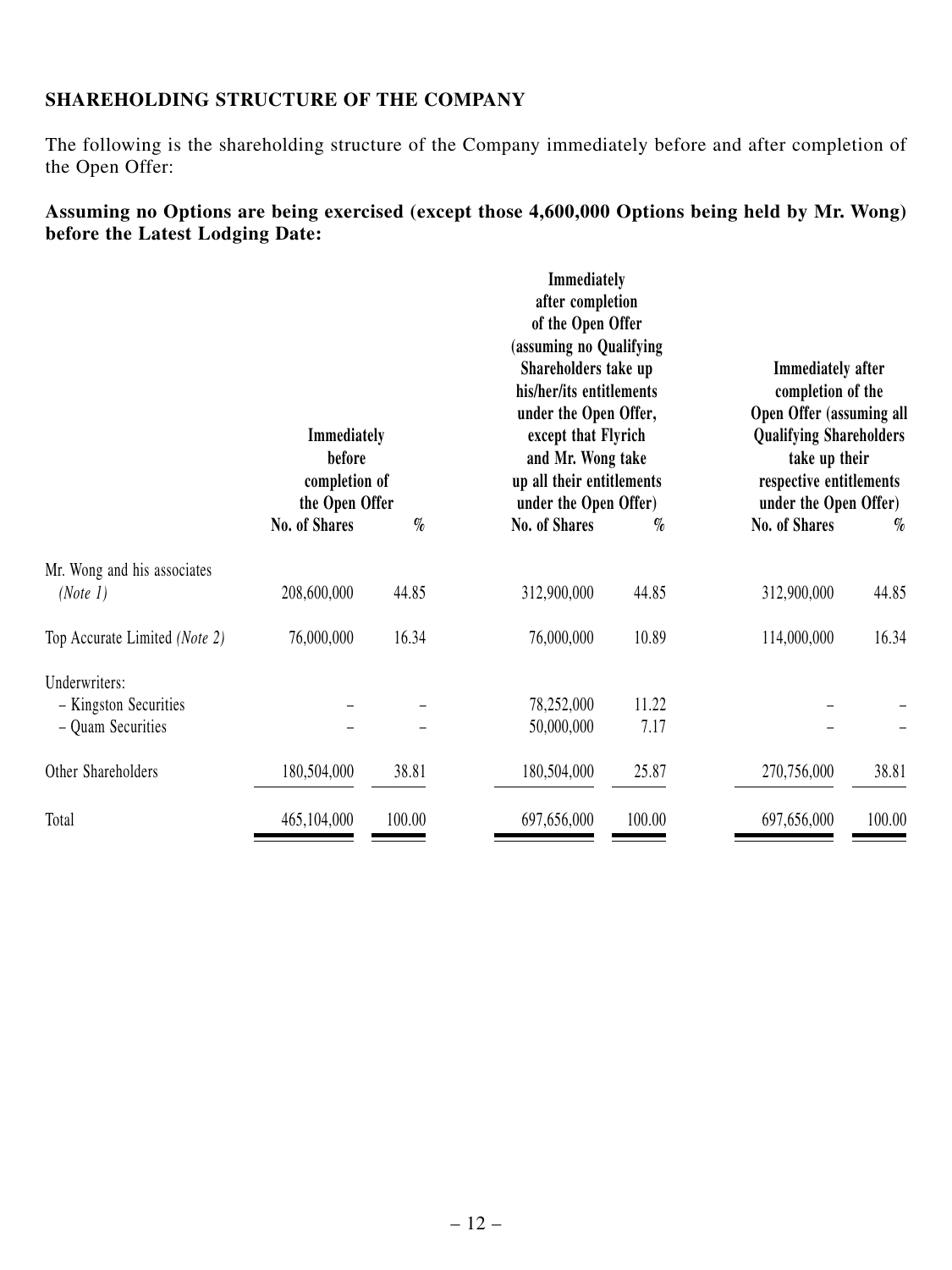#### **Assuming all the Options are being exercised before the Latest Lodging Date:**

|                                                             | Immediately<br>before<br>completion of<br>the Open Offer |        | Immediately<br>after completion<br>of the Open Offer<br>(assuming no Qualifying<br>Shareholders take up<br>his/her/its entitlements<br>under the Open Offer,<br>except that Flyrich<br>and Mr. Wong take<br>up all their entitlements<br>under the Open Offer) |               | Immediately<br>after completion<br>of the Open Offer<br>(assuming all Qualifying<br>Shareholders take up their<br>respective entitlements<br>under the Open Offer) |        |
|-------------------------------------------------------------|----------------------------------------------------------|--------|----------------------------------------------------------------------------------------------------------------------------------------------------------------------------------------------------------------------------------------------------------------|---------------|--------------------------------------------------------------------------------------------------------------------------------------------------------------------|--------|
|                                                             | No. of Shares                                            | $\%$   | No. of Shares                                                                                                                                                                                                                                                  | $\%$          | No. of Shares                                                                                                                                                      | $\%$   |
| Mr. Wong and his associates<br>(Note 1)                     | 208,600,000                                              | 41.84  | 312,900,000                                                                                                                                                                                                                                                    | 41.84         | 312,900,000                                                                                                                                                        | 41.84  |
| Top Accurate Limited (Note 2)                               | 76,000,000                                               | 15.24  | 76,000,000                                                                                                                                                                                                                                                     | 10.16         | 114,000,000                                                                                                                                                        | 15.24  |
| Underwriters:<br>- Kingston Securities<br>- Quam Securities |                                                          |        | 95,002,000<br>50,000,000                                                                                                                                                                                                                                       | 12.70<br>6.69 |                                                                                                                                                                    |        |
| Other Shareholders                                          | 214,004,000                                              | 42.92  | 214,004,000                                                                                                                                                                                                                                                    | 28.61         | 321,006,000                                                                                                                                                        | 42.92  |
| Total                                                       | 498,604,000                                              | 100.00 | 747,906,000                                                                                                                                                                                                                                                    | 100.00        | 747,906,000                                                                                                                                                        | 100.00 |

*Notes:*

- 1. As at the date of this announcement, Mr. Wong is interested in 4,600,000 Options conferring rights to subscribe for 4,600,000 Shares and Flyrich, a company wholly owned by Mr. Wong, is interested in 204,000,000 Shares.
- 2. These Shares are owned by Top Accurate Limited, a company wholly and beneficially owned by Mr. Ma She Shing, Albert, who save for being a substantial Shareholder, is a third party independent of and not connected with the Company and its connected persons (as defined in the GEM Listing Rules).

#### **REASONS FOR THE OPEN OFFER AND USE OF PROCEEDS**

The Group is principally engaged in the retail sales and wholesale of bags and accessories under its brand name.

The estimated net proceeds from the Open Offer will be approximately HK\$12.45 million (assuming no Options are being exercised (except those 4,600,000 Options being held by Mr. Wong) before the Latest Lodging Date) or HK\$13.46 million (assuming all the Options are being exercised before the Latest Lodging Date). As mentioned under the composite offer and response document of the Company dated 29 March 2006, Flyrich intends to conduct a review of the Group's financial position and operations with a view to broadening and expanding the scope of business of the Group and will formulate a long-term strategy and plans for the Group. Although there is no concrete plan to alter the existing principal activities of the Group as at the date of this announcement, the Board intends to apply approximately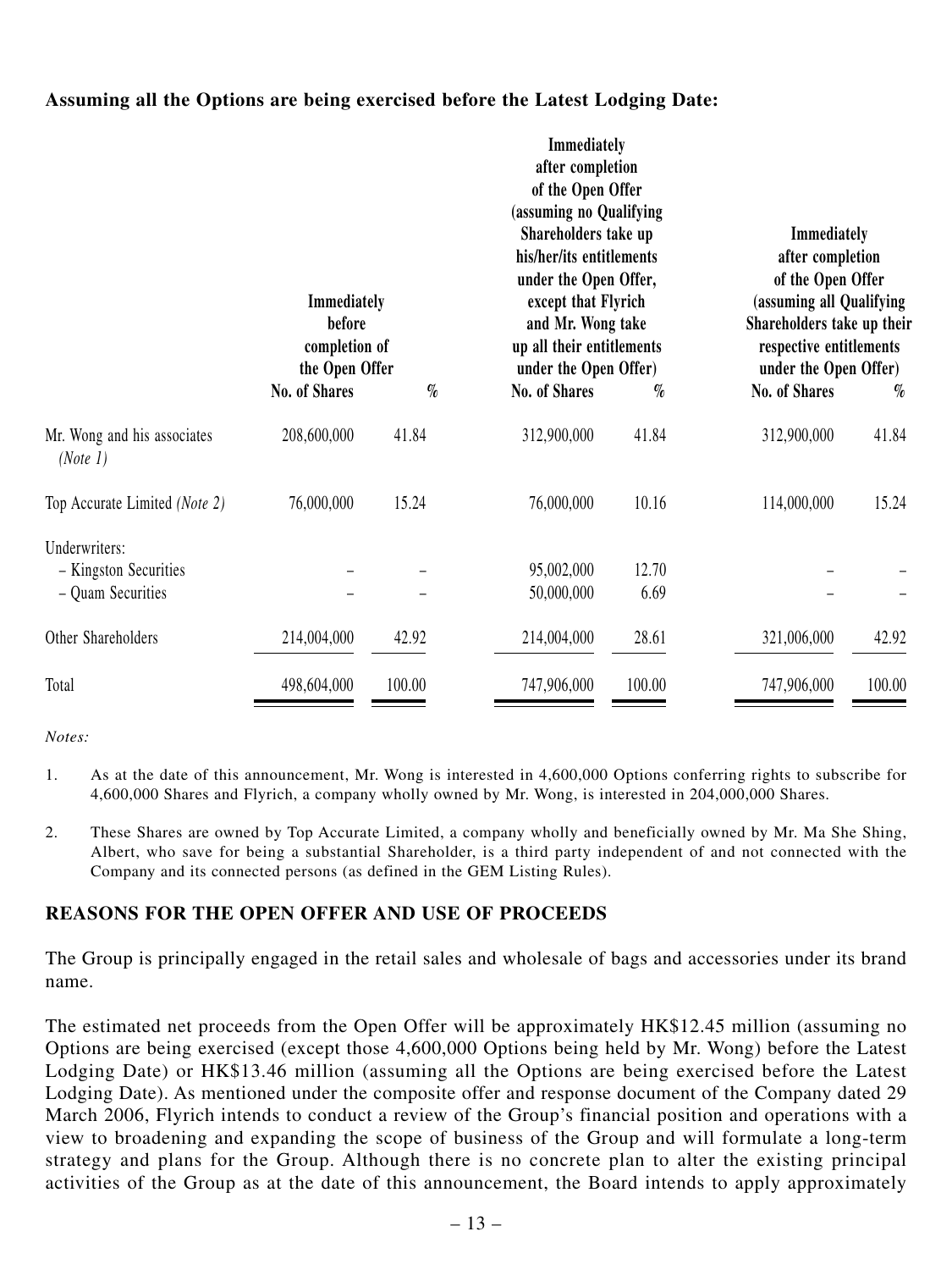HK\$11.45 million to HK\$12.46 million for suitable investments to be made promptly as and when opportunities arise, and the balance of approximately HK\$1.0 million towards the general working capital of the Group.

The estimated expense in relation to the Open Offer, including financial, legal and other professional advisory fees, underwriting commission, printing and translation expenses, of approximately HK\$1.5 million, will be borne by the Company. Having considered other fund raising alternatives for the Group, including bank borrowings and placing of new Shares, and taking into account the benefits and cost of each of the alternatives, the Open Offer allows the Group to strengthen its balance sheet without facing the increasing interest rates. The Board considers that the Open Offer is in the interest of the Company and the Shareholders as a whole as it offers all the Qualifying Shareholders an equal opportunity to participate in the enlargement of the capital base of the Company and enables the Qualifying Shareholders to maintain their proportionate interests in the Company and continue to participate in the future development of the Company should they wish to do so. **However, those Qualifying Shareholders who do not take up the Offer Shares to which they are entitled should note that their shareholdings in the Company will be diluted.**

#### **FUND RAISING ACTIVITIES OF THE COMPANY IN THE LAST 12 MONTHS IMMEDIATELY BEFORE THE DATE OF THIS ANNOUNCEMENT**

The following table summaries the capital raising activities of the Group in the last 12 months immediately before the date of this announcement:

| Date of<br>announcement | Event                           | New proceeds<br>(approximately) | Intended use<br>of proceeds                | Actual use of<br>proceeds as at the date<br>of this announcement                                                                               |
|-------------------------|---------------------------------|---------------------------------|--------------------------------------------|------------------------------------------------------------------------------------------------------------------------------------------------|
| 21 November 2005        | Placing of new<br><b>Shares</b> | HK\$1.8 million                 | General working<br>capital of<br>the Group | Approximately HK\$0.63 million<br>has been applied for general<br>working capital and the balance<br>will be applied as intended<br>originally |

#### **ADJUSTMENT TO THE SUBSCRIPTION PRICE OF THE OPTIONS**

Pursuant to the terms of the Share Option Scheme, adjustments to the outstanding Options are required to be made upon the Open Offer becoming unconditional. Further details on the adjustments will be set out in the Prospectus and an announcement will be made by the Company when appropriate.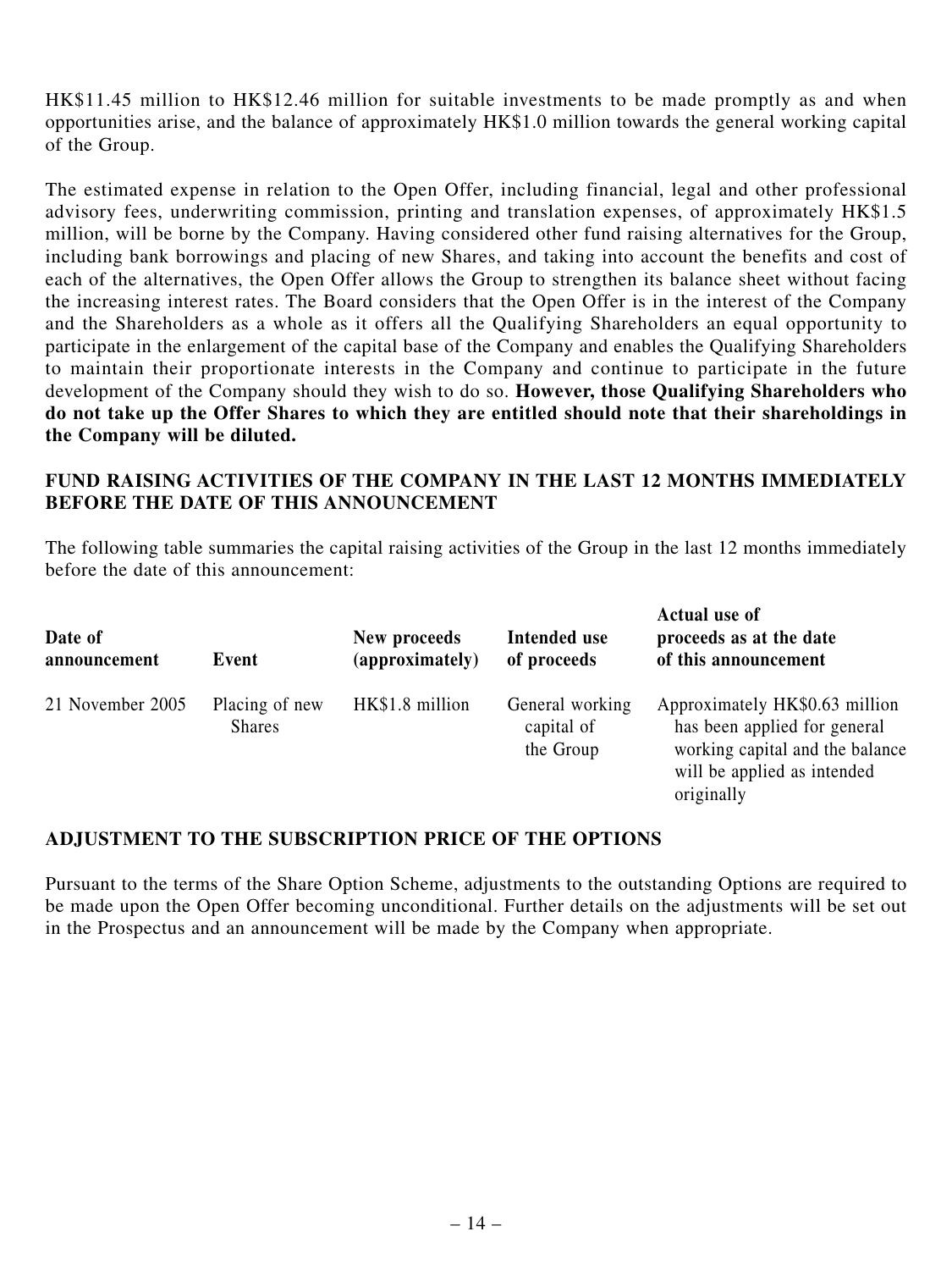#### **EXPECTED TIMETABLE**

| First day of dealing in Shares on an ex-entitlement basis  Monday, 12 June                                                                               |
|----------------------------------------------------------------------------------------------------------------------------------------------------------|
| Latest time for lodging transfers of Shares in order                                                                                                     |
| Latest time for holders of Options to exercise their respective                                                                                          |
| Register of members of the Company closes  Wednesday, 14 June to Monday, 19 June<br>(both dates inclusive)                                               |
|                                                                                                                                                          |
| Despatch of the Prospectus Documents (in case of the Prohibited<br>Shareholders, the Overseas Letter together with the Prospectus only)  Monday, 19 June |
|                                                                                                                                                          |
|                                                                                                                                                          |
| Latest time for the Open Offer to become unconditional  4:00 p.m. on Friday, 7 July                                                                      |
|                                                                                                                                                          |
| Despatch of refund cheques in respect of wholly or                                                                                                       |
|                                                                                                                                                          |
|                                                                                                                                                          |

*2006*

All times stated in this announcement refer to Hong Kong times. Dates stated in this announcement for events in the timetable are indicative only and may be extended or varied. Any changes to the anticipated timetable for the Open Offer will be announced as appropriate.

Shareholders should note that completion of the Underwriting Agreement is conditional and may or may not proceed. Shareholders and potential investors of the Company should exercise extreme caution when dealing in the Shares.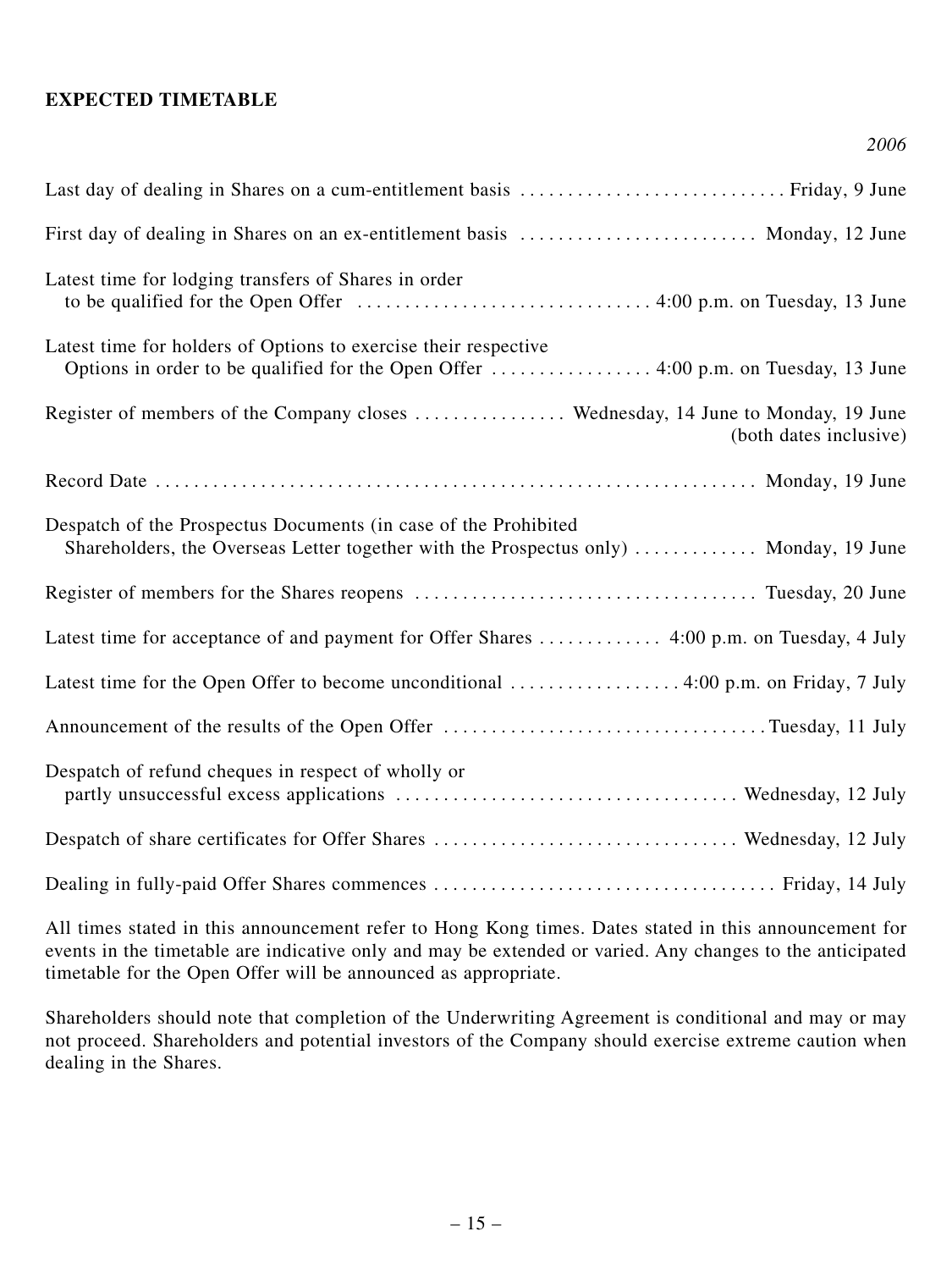#### **TERM OF LETTER OF APPOINTMENT OF MR. WONG**

Reference is made to the announcements of the Company dated 29 March 2006 in relation to the appointment of Mr. Wong as the executive Director and authorised representative of the Company and dated 19 April 2006 in relation to the appointment of Mr. Wong as the chairman and compliance officer of the Company.

Mr. Wong has entered into a letter of appointment with the Company for a term of one year as an executive Director, an authorised representative, the chairman and the compliance officer of the Company with effect from 1 April 2006 or 19 April 2006 (as the case may be). Mr. Wong is entitled to a monthly salary of HK\$10,000 which is determined by arm's length negotiation between Mr. Wong and the Company. He is also entitled to a year-end discretionary bonus to be determined by the Board from time to time.

#### **GENERAL**

The Company will send the Prospectus Documents to the Qualifying Shareholders and, the Overseas Letter together with the Prospectus, for information only, to the Prohibited Shareholders as soon as practicable.

#### **SUSPENSION AND RESUMPTION OF TRADING**

At the request of the Company, trading in Shares on the Stock Exchange has been suspended from 9:30 a.m. on Wednesday, 24 May 2006 pending the release of this announcement. Application has been made by the Company to the Stock Exchange for resumption of trading in Shares on the Stock Exchange with effect from 9:30 a.m. on Friday, 26 May 2006.

#### **DEFINITIONS**

| "Board"               | board of Directors                                                                                                                                                   |
|-----------------------|----------------------------------------------------------------------------------------------------------------------------------------------------------------------|
| "Business day"        | any day (other than Saturday), on which banks in Hong Kong are open<br>for business                                                                                  |
| "Company"             | FX Creations International Holdings Limited, a company incorporated<br>in the Cayman Islands with limited liability, the issued shares of which<br>are listed on GEM |
| "Companies Ordinance" | Companies Ordinance (Chapter 32 of the Laws of Hong Kong)                                                                                                            |
| "Director(s)"         | $directory(s)$ of the Company                                                                                                                                        |
| "Flyrich"             | Flyrich Resources Limited, a company incorporated in the British Virgin<br>Islands, with limited liability and is wholly and beneficially owned by<br>Mr. Wong       |
| "GEM"                 | the Growth Enterprise Market of the Stock Exchange                                                                                                                   |
| "GEM Listing Rules"   | Rules Governing the Listing of Securities on GEM                                                                                                                     |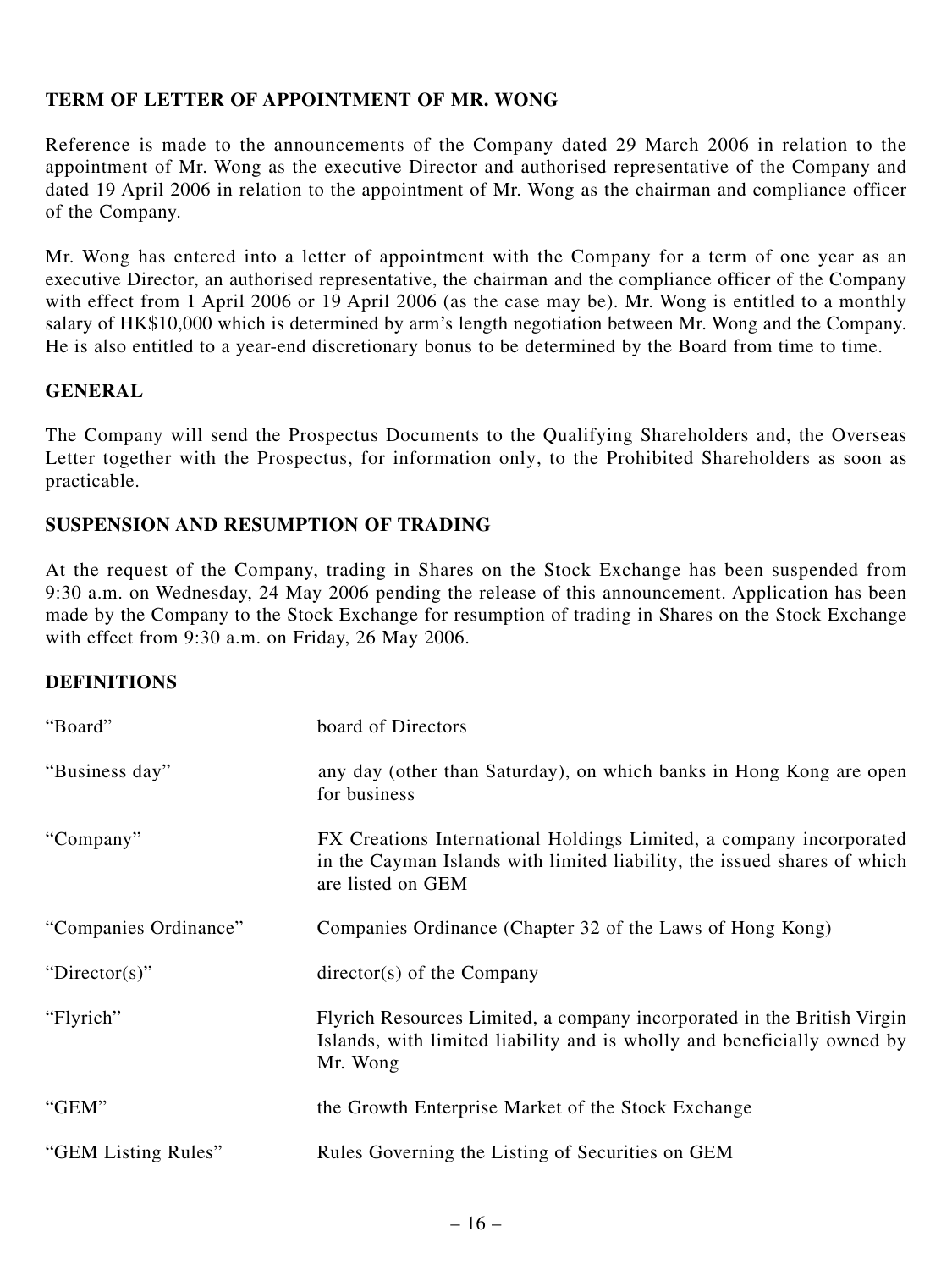| "Group"                       | the Company and its subsidiaries                                                                                                                                                                                                                                                                                     |
|-------------------------------|----------------------------------------------------------------------------------------------------------------------------------------------------------------------------------------------------------------------------------------------------------------------------------------------------------------------|
| "Hong Kong"                   | the Hong Kong Special Administrative Region of the People's Republic<br>of China                                                                                                                                                                                                                                     |
| "Kingston Securities"         | Kingston Securities Limited, a licensed corporation to carry on business<br>in type 1 (dealing in securities) regulated activity under the Securities<br>and Futures Ordinance (Chapter 571 of the Laws of Hong Kong)                                                                                                |
| "Latest Lodging Date"         | being 4:00 p.m. on 13 June 2006 as the latest time for lodging transfer<br>of Share and/or exercising Options in order to qualify for the Open<br>Offer                                                                                                                                                              |
| "Latest Time for Acceptance"  | 4:00 p.m. on 4 July 2006 or such later time or date as may be agreed<br>between the Company and Kingston Securities (on behalf of the<br>Underwriters), being the latest time for acceptance of, and payment for,<br>the Offer Shares                                                                                |
| "Latest Time for Termination" | 4:00 p.m. on the third business day after the Latest Time for Acceptance<br>or such later time or date as may be agreed between the Company and<br>Kingston Securities (on behalf of the Underwriters), being the latest<br>time to terminate the Underwriting Agreement                                             |
| "Mr. Wong"                    | Mr. Wong Wing Cheung, Peter, an executive director and the chairman<br>of the Company and the beneficial owner of Flyrich                                                                                                                                                                                            |
| "Offer Share(s)"              | not less than 232,552,000 new Shares and not more than 249,302,000<br>new Shares proposed to be offered to the Qualifying Shareholders for<br>subscription on the basis of one Offer Share for every two existing<br>Shares held on the Record Date and payable in full on application<br>pursuant to the Open Offer |
| "Open Offer"                  | the proposed issue of the Offer Shares by way of open offer to the<br>Qualifying Shareholders on the terms to be set out in the Prospectus<br>Documents and summarised herein                                                                                                                                        |
| "Options"                     | options to subscribe for Shares granted under the Share Option Scheme                                                                                                                                                                                                                                                |
| "Overseas Letter"             | a letter from the Company to the Prohibited Shareholders explaining the<br>circumstances in which the Prohibited Shareholders are not permitted to<br>participate in the Open Offer                                                                                                                                  |
| "Overseas Shareholders"       | the Shareholders with registered addresses on the register of members<br>of the Company which are outside Hong Kong on the Record Date                                                                                                                                                                               |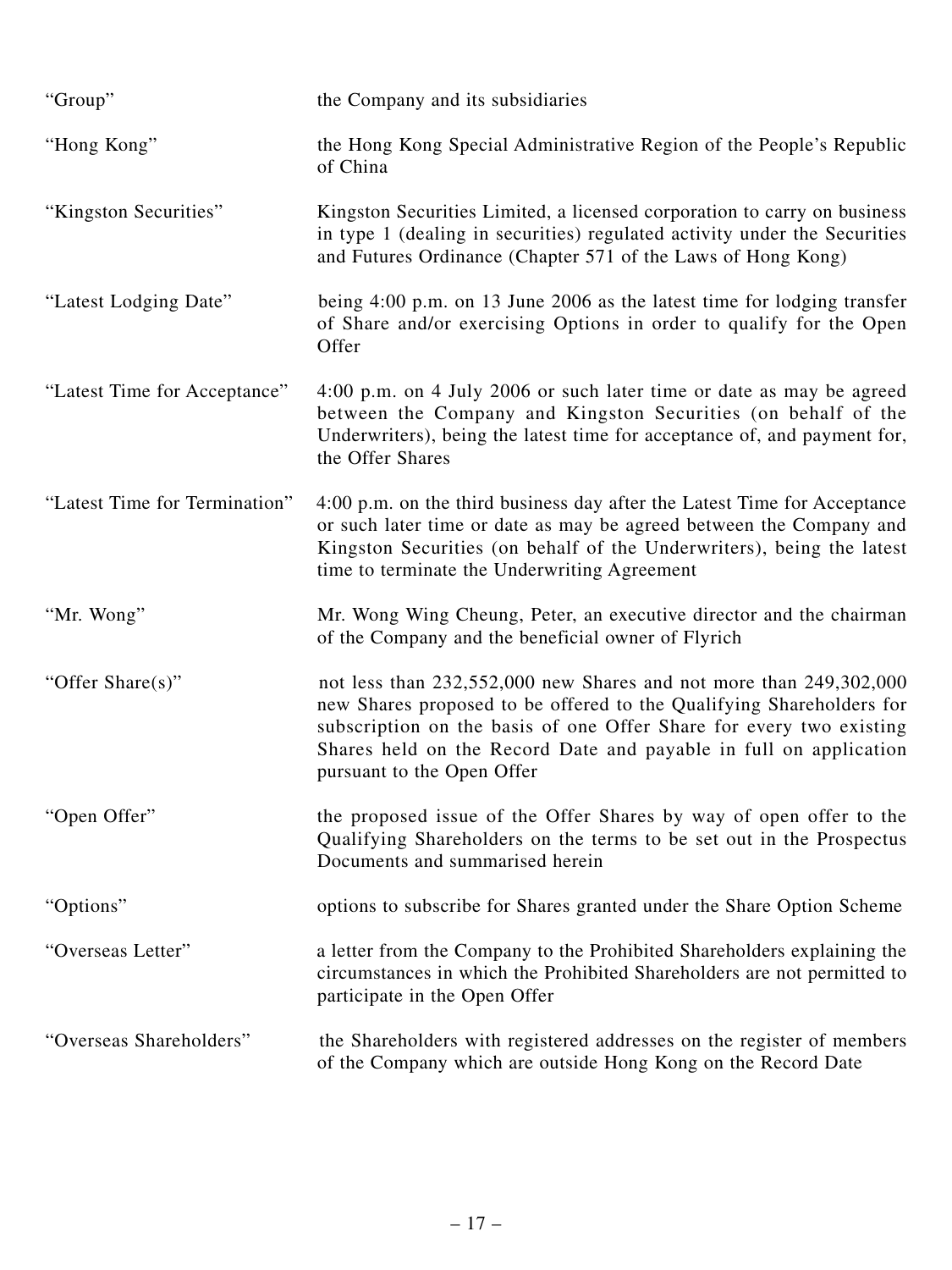| "Prohibited Shareholder(s)" | those Overseas Shareholder(s) to whom the Board, after making enquires,<br>considers it necessary or expedient on account either of legal restrictions<br>under the laws of the relevant place or the requirements of the relevant<br>regulatory body or stock exchange in that place not to offer the Offer<br>Shares to them                                  |
|-----------------------------|-----------------------------------------------------------------------------------------------------------------------------------------------------------------------------------------------------------------------------------------------------------------------------------------------------------------------------------------------------------------|
| "Prospectus"                | the prospectus to be issued by the Company in relation to the Open<br>Offer                                                                                                                                                                                                                                                                                     |
| "Prospectus Documents"      | the Prospectus, the application form in respect of the assured allotment<br>of Offer Shares and the form of application for excess Offer Shares                                                                                                                                                                                                                 |
| "Qualifying Shareholders"   | the Shareholders, other than the Prohibited Shareholders, whose names<br>appear on the register of members of the Company as at the close of<br>business on the Record Date                                                                                                                                                                                     |
| "Quam Securities"           | Quam Securities Company Limited, a licensed corporation to carry on<br>business in type 1 (dealing in securities), type 2 (dealing in futures<br>contracts) and type 4 (advising on securities) regulated activities under<br>the Securities and Futures Ordinance (Chapter 571 of the Laws of Hong<br>Kong)                                                    |
| "Record Date"               | 19 June 2006, being the date by reference to which entitlements to the<br>Open Offer will be determined                                                                                                                                                                                                                                                         |
| "Registrar"                 | Tengis Limited at 26/F., Tesbury Centre, 28 Queen's Road East, Wanchai,<br>Hong Kong, being the Company's Hong Kong branch share registrar                                                                                                                                                                                                                      |
| "Share $(s)$ "              | ordinary share(s) of HK\$0.01 each in the share capital of the Company                                                                                                                                                                                                                                                                                          |
| "Shareholder(s)"            | holder(s) of the Shares                                                                                                                                                                                                                                                                                                                                         |
| "Share Option Scheme"       | share option scheme adopted by the Company on 21 May 2002                                                                                                                                                                                                                                                                                                       |
| "Specified Event"           | an event occurring or matter arising on or after the date of the<br>Underwriting Agreement and prior to the Latest Time for Termination<br>which if it had occurred or arisen before the date of the Underwriting<br>Agreement would have rendered any of the warranties contained in the<br>Underwriting Agreement untrue or incorrect in any material respect |
| "Stock Exchange"            | The Stock Exchange of Hong Kong Limited                                                                                                                                                                                                                                                                                                                         |
| "Subscription Price"        | the subscription price of HK\$0.06 per Offer Share                                                                                                                                                                                                                                                                                                              |
| "Underwriters"              | Kingston Securities and Quam Securities                                                                                                                                                                                                                                                                                                                         |
| "Underwriting Agreement"    | the underwriting agreement dated 24 May 2006 entered into between<br>the Company, Mr. Wong and the Underwriters in relation to the Open<br>Offer                                                                                                                                                                                                                |